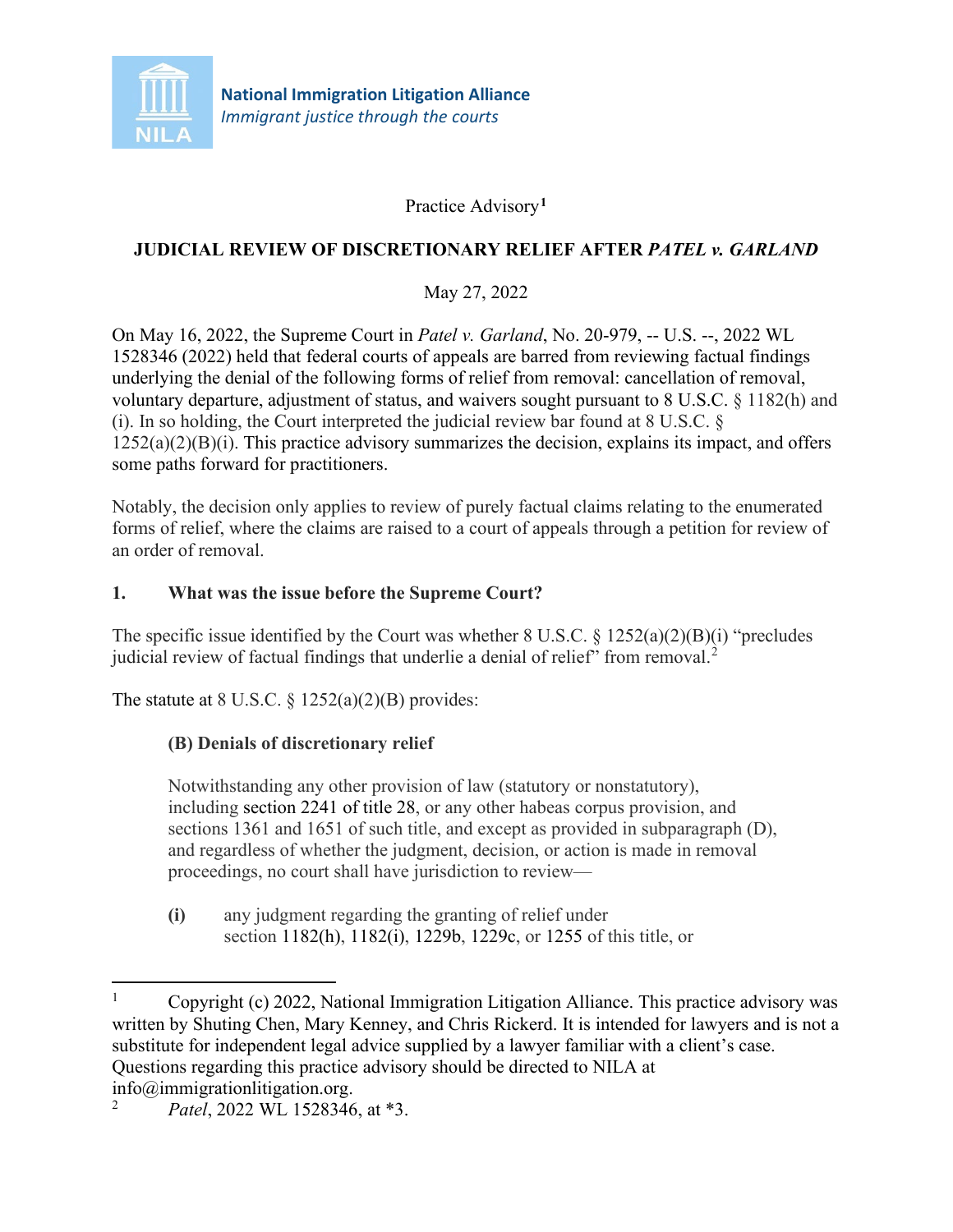**(ii)** any other decision or action of the Attorney General or the Secretary of Homeland Security the authority for which is specified under this subchapter to be in the discretion of the Attorney General or the Secretary of Homeland Security, other than the granting of relief under section 1158(a) of this title.

*Patel* focuses entirely on subsection (a)(2)(B)(i), which precludes circuit courts from reviewing "any judgment regarding the granting of relief" under five provisions of the Immigration and Nationality Act (INA):

- 8 U.S.C. § 1182(h) (waiver of certain criminal offenses, known as a § 212(h) waiver)
- 8 U.S.C.  $\&$  1182(i) (waiver for fraud or will ful misrepresentation of a material fact, known as a  $\S 212(i)$  waiver)
- 8 U.S.C. § 1229b (cancellation of removal)
- 8 U.S.C. § 1229c (voluntary departure)
- 8 U.S.C. § 1255 (adjustment of status)

Notably excluded from this list are asylum, withholding of removal, and protection under the Convention Against Torture (CAT). Thus, *Patel* does not impact challenges to factual determinations relating to the denial of those forms of protection raised in a petition for review.[3](#page-1-0) \*

### 2. **What are the facts and procedural history of** *Patel***?**

Mr. Patel entered the United States without inspection in the 1990s.<sup>[4](#page-1-1)</sup> Years later, the Department of Homeland Security (DHS) commenced removal proceedings by serving him with a Notice to Appear (NTA) charging him as being present in the United States without admission or parole under 8 U.S.C. § 1182(a)(6)(A)(i).<sup>[5](#page-1-2)</sup> Mr. Patel admitted the charge and applied for adjustment of status as relief from removal. The Immigration Judge (IJ), in a decision affirmed by a panel majority of the Board of Immigration Appeals (BIA), denied the application, finding that he was inadmissible—and therefore ineligible for adjustment under 8 U.S.C. § 1255(a)—because he had misrepresented in a driver's license application that he was a U.S. citizen.<sup>[6](#page-1-3)</sup> Notably, he was not charged in his NTA as having falsely claimed U.S. citizenship. The IJ's decision rested on a factual finding that Mr. Patel was not credible in asserting that he mistakenly checked the wrong box on the driver's license application and never intended to misrepresent his citizenship.

<span id="page-1-0"></span><sup>&</sup>lt;sup>3</sup> The plain language of both subsections of  $\S$  1252(a)(2)(B) clearly excludes asylum from their reach. *See also Nasrallah v. Barr*, 140 S. Ct. 1683, 1694 (2020) ("[8 U.S.C.] §§ 1252(a)(2)(C) and (D) do not preclude judicial review of a noncitizen's factual challenges to a CAT order."). Note, however, that *Nasrallah* does not address judicial review over factual challenges to *statutory* withholding of removal orders under 8 U.S.C. § 1231(b)(2)(A).

<span id="page-1-1"></span> $^{4}$  *Patel*, 2022 WL 1528346, at \*4.

<span id="page-1-3"></span><span id="page-1-2"></span> $\begin{array}{cc} 5 & \ddots \\ 6 & \ddots \end{array}$  *Id.* 

*Id.* at \*5.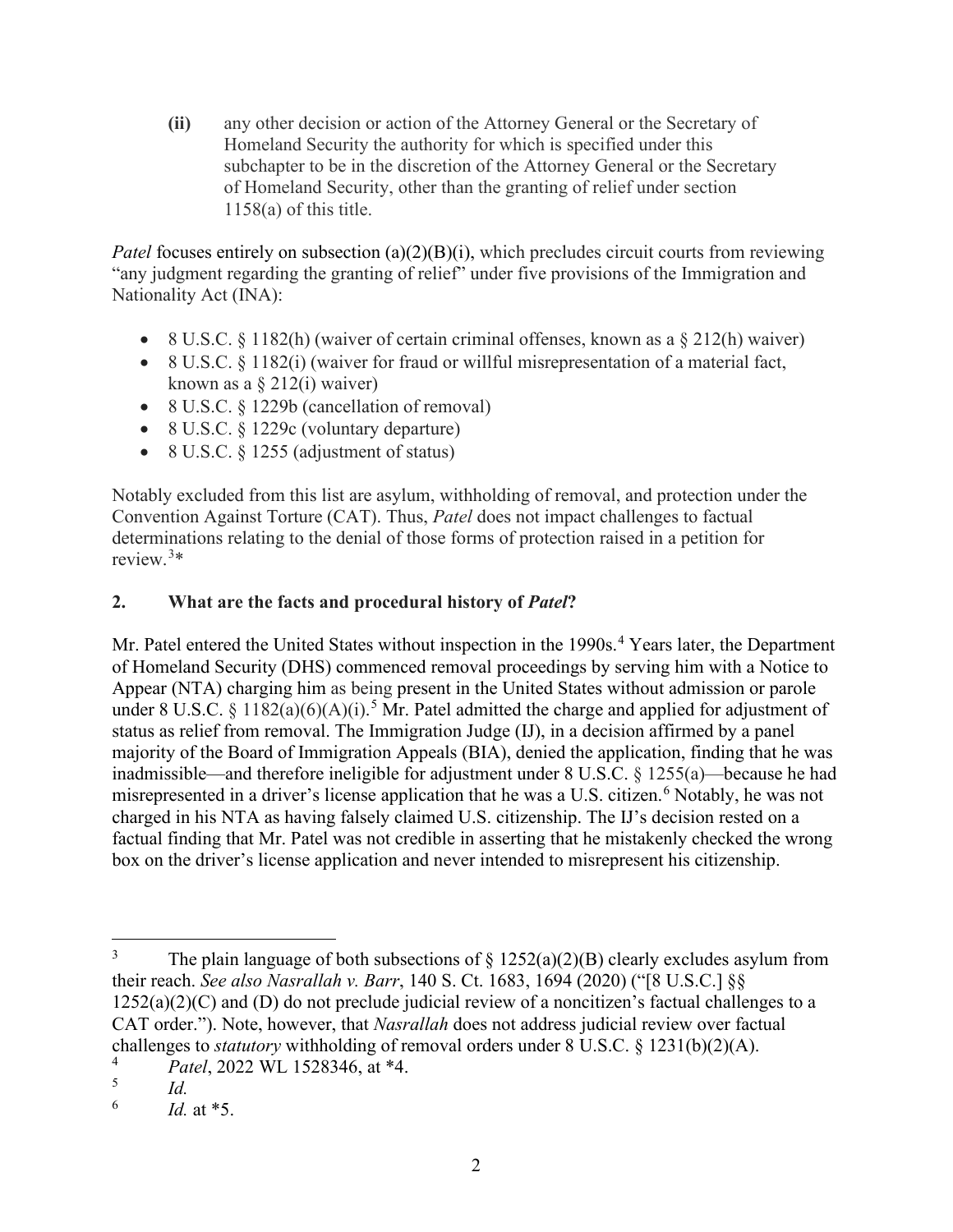On petition for review to the Eleventh Circuit, Mr. Patel argued that "any reasonable judge would have been 'compelled to conclude' that his testimony was credible and that he had made an honest mistake on the form."[7](#page-2-0) Mr. Patel and the government agreed that 8 U.S.C.  $\S$  1252(a)(2)(B)(i) did not bar review of this factual determination, though they disagreed as to the scope of § 1252(a)(2)(B)(i) in other contexts. [8](#page-2-1) But the Eleventh Circuit, sitting *en banc*, held 9-5 that it did *not* have jurisdiction to review any factual findings underlying the agency's denial of adjustment of status. The court held that  $\S 1252(a)(2)(B)(i)$  stripped it of jurisdiction to review *all* agency determinations related to adjustment of status, as this was one of the enumerated categories of discretionary relief listed in § 1252(a)(2)(B)(i). Moreover, the court concluded that 8 U.S.C. § 1252(a)(2)(D), which restores jurisdiction over legal and constitutional claims raised in a petition for review,<sup>[9](#page-2-2)</sup> was inapplicable because it did not specify review of factual issues.<sup>[10](#page-2-3)</sup> In so holding, the court significantly curtailed the scope of judicial review and broke from published decisions issued by a majority of other circuits.<sup>[11](#page-2-4)</sup> The Supreme Court subsequently granted certiorari to resolve the jurisdictional question.

## **2. What did the parties argue before the Supreme Court?**

Mr. Patel argued that the adjudication of adjustment of status applications contained two distinct steps.[12](#page-2-5) First, the agency would determine if a noncitizen is statutorily eligible for relief. Second, the agency would determine if an eligible noncitizen should be granted the relief as a matter of discretion. Mr. Patel argued that the bar to review in  $\S 1252(a)(2)(B)(i)$  applied only to the second step of the adjudication, and thus, courts had jurisdiction to review all claims—whether factual, legal, or constitutional—arising from step one of the inquiry. The government made a similar, but analytically distinct, argument that courts could review step one of the inquiry *unless*

# **(D) Judicial review of certain legal claims**

Nothing in subparagraph (B) or (C), or in any other provision of this chapter (other than this section) which limits or eliminates judicial review, shall be construed as precluding review of constitutional claims or questions of law raised upon a petition for review filed with an appropriate court of appeals in accordance with this section.

<span id="page-2-1"></span><span id="page-2-0"></span>*Id.*<br><sup>8</sup> *Patel v. U.S. Att'y Gen.*, 971 F.3d 1258, 1272 (11th Cir. 2020) (en banc).<br>9 **8 U.S.C.** 8 1252(a)(2)(D) states:

<span id="page-2-2"></span><sup>9</sup> 8 U.S.C. § 1252(a)(2)(D) states:

<span id="page-2-3"></span><sup>&</sup>lt;sup>10</sup> *Patel*, 971 F.3d at 1275.

<span id="page-2-4"></span><sup>11</sup> *Id*. at 1277 n.22; *see also Patel*, 2022 WL 1528346 at \*5 n.1. Note that the Supreme Court stated that the Seventh Circuit "appear[s] to interpret" the statute similarly to the Eleventh Circuit in *Cevilla v. Gonzales*, 446 F.3d 658, 660-61 (7th Cir. 2006). *Id*. However, the Seventh Circuit appears to have reached a different conclusion in, inter alia, *Iddir v. INS*, 301 F.3d 492, 497 (7th Cir. 2002) ("[W]e find section 1252(a)(2)(B)(i), by its use of the terms 'judgment' and 'decision or action', only bars review of actual discretionary decisions to grant or deny relief under the enumerated sections, including section 1255.").<br> $\frac{12}{15}$  Brief for Petitioners at 18 *Patel*, 2022 WI 152834

<span id="page-2-5"></span><sup>12</sup> Brief for Petitioners at 18, *Patel*, 2022 WL 1528346 (No. 20-979).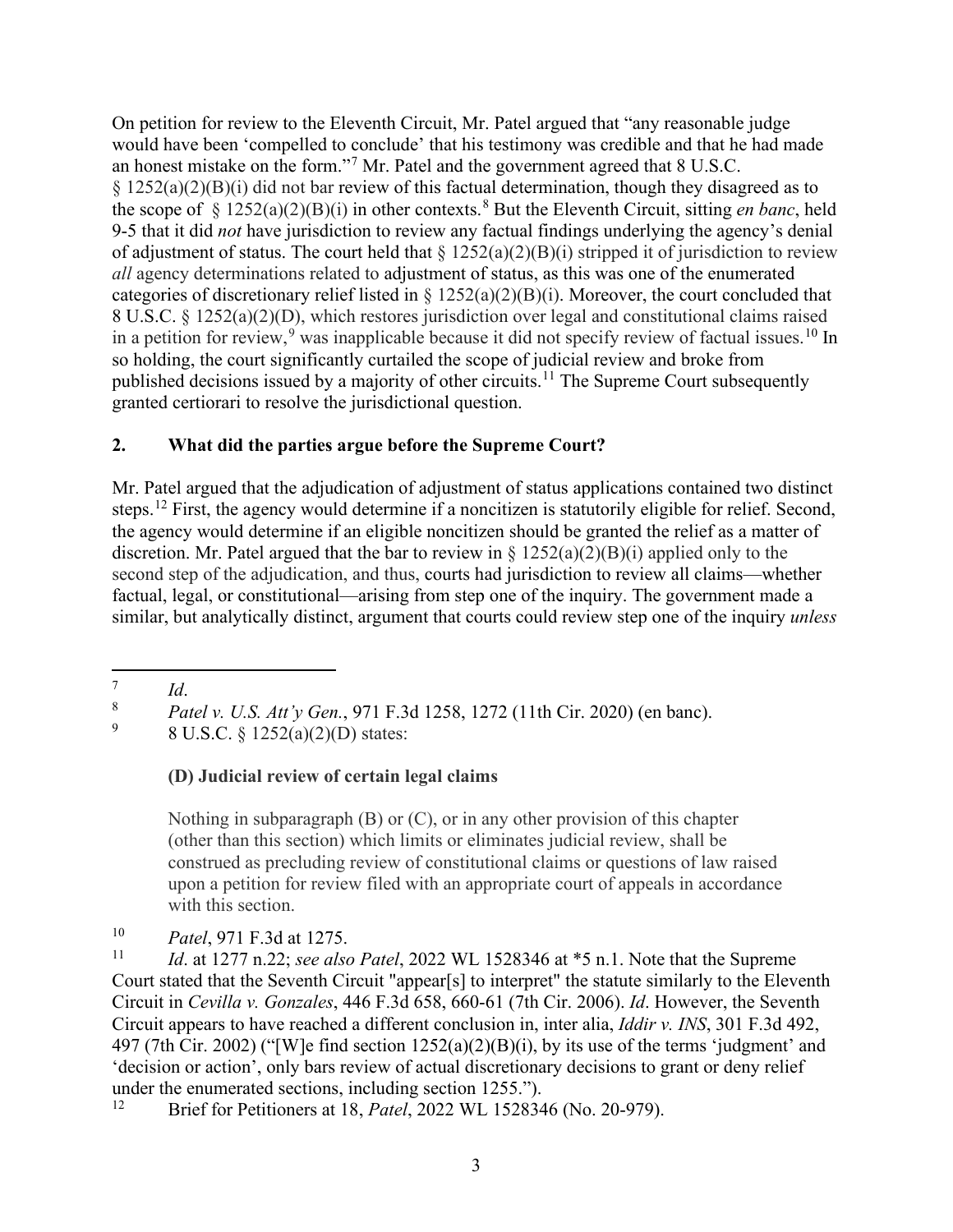the eligibility determination had been made discretionary by statute.<sup>[13](#page-3-0)</sup> Mr. Patel and the government agreed that his case raised a nondiscretionary factual question as to statutory eligibility and, therefore, that federal courts had jurisdiction to consider the claim.

Because Mr. Patel and the government agreed that there was jurisdiction, the Supreme Court appointed an amicus curiae<sup>[14](#page-3-1)</sup> to brief and argue in support of the Eleventh Circuit's decision. Amicus contended that 8 U.S.C. § 1252(a)(2)(B)(i) precluded judicial review of all issues related to adjustment of status applications (i.e., steps one *and* two), including nondiscretionary eligibility issues such as the factual one in Mr. Patel's case. Amicus further argued that 8 U.S.C. § 1252(a)(2)(D) did not restore review of factual issues—only legal and constitutional issues.<sup>[15](#page-3-2)</sup> Because Mr. Patel's only claim was factual, amicus argued that the Eleventh Circuit properly held that it lacked jurisdiction to review the petition.

# **3. What did the Supreme Court hold in** *Patel***?**

The Supreme Court agreed with the position of amicus and affirmed the Eleventh Circuit's holding that federal courts lack jurisdiction to review factual determinations arising from applications for relief enumerated in 8 U.S.C.  $\S 1252(a)(2)(B)(i)$ .

Importantly, the Court's holding only applies to the five enumerated forms of discretionary relief when denied *in removal proceedings*. The Court specifically declined to address the issue of § 1252(a)(2)(B)(i)'s impact on jurisdiction in *district court* actions challenging U.S. Citizenship and Immigration Services (USCIS) denials of affirmative applications or petitions for an immigration benefit.

The *Patel* dissent disagreed with the majority, stating that "[s]ubparagraph (B)(i) only deprives courts of jurisdiction to review the Attorney General's step-two discretionary decision to grant or deny relief, not the BIA's step-one judgments regarding whether an individual is eligible to be considered for such relief."[16](#page-3-3) Significantly, the dissent questioned the majority's conclusory determination that Mr. Patel's petition concerned a *factual*, rather than legal, question.<sup>[17](#page-3-4)</sup>

## **4. What was the Court's rationale?**

The decision interpreted 8 U.S.C. § 1252(a)(2)(B)(i), surrounding statutory language, and precedent. First, the Court read the phrase "any judgment regarding the granting of relief" in

<span id="page-3-0"></span><sup>13</sup> Brief for the Respondent Supporting Petitioners at 15, *Patel*, 2022 WL 1528346 (No. 20- 979); *see also* Transcript of Oral Argument at 55, *Patel*, 2022 WL 1528346 (No. 20-979).

<span id="page-3-1"></span>While a number of amicus briefs were submitted in the case, including one by NILA, "amicus" herein refers to Court-appointed counsel arguing in defense of the Eleventh Circuit's decision.<br> $\frac{15}{2}$ 

<span id="page-3-2"></span><sup>15</sup> Brief for Court-Appointed Amicus Curiae in Support of the Judgment Below at 20-21, *Patel*, 2022 WL 1528346 (No. 20-979).

<span id="page-3-3"></span><sup>&</sup>lt;sup>16</sup> *Patel*, 2022 WL 1528346, at \*14 (Gorsuch, J., dissenting).<br><sup>17</sup> *Id.* at \*18 n 3

<span id="page-3-4"></span>*Id.* at \*18 n.3.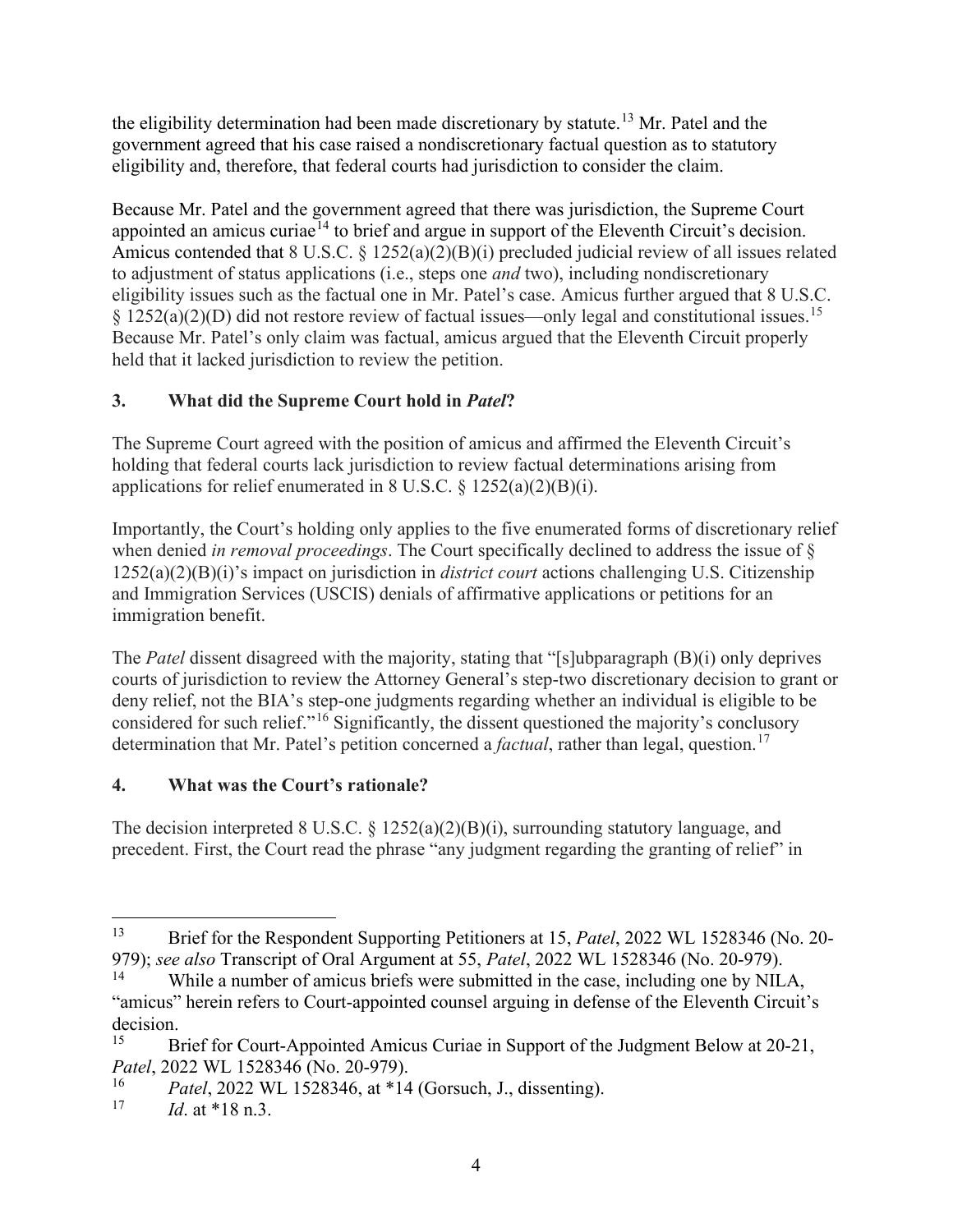§ 1252(a)(2)(B)(i) broadly, reasoning that "judgment" extends beyond those decisions that are discretionary, and that the words "any" and "regarding" expanded "judgment's" reach."<sup>[18](#page-4-0)</sup>

Second, the Court found that Congress's enactment of  $\S 1252(a)(2)(D)$  to preserve judicial review of *only* legal and constitutional claims is consistent with a reading of § 1252(a)(2)(B)(i) that precludes review of factual questions.[19](#page-4-1) The Court reasoned that Congress could have included judicial review of factual determinations when it enacted  $\S$  1252(a)(2)(D) but did not.

Third, the Court determined that its decision was consistent with its prior holdings in *Guerrero-Lasprilla v. Barr*, 140 S. Ct. 1062 (2020), and *Nasrallah v. Barr*, 140 S. Ct. 1683 (2020). Specifically, in *Guerrero-Lasprilla*, the Court held that § 1252(a)(2)(D)'s restoration of judicial review over legal questions included review of mixed questions of law and fact. The *Patel* Court reasoned that, had it interpreted  $\S 1252(a)(2)(D)$  as including pure questions of fact, it would have so held in *Guerrero-Lasprilla*. [20](#page-4-2) The Court also pointed out that it had stated in *Nasrallah* that "a noncitizen 'may not bring a factual challenge to orders denying discretionary relief, including  $\ldots$  adjustment of status."<sup>[21](#page-4-3)</sup>

The Court rejected other arguments raised by Mr. Patel and the government. First, both parties argued that the Eleventh Circuit's decision erroneously foreclosed judicial review of the denial of Mr. Patel's adjustment application based on a false claim to U.S. citizenship, but that, *if DHS had charged him as being removable for having made a false claim*, that *removability* question would have been reviewable. The majority found this argument unconvincing, noting that the granting of relief is a "matter of grace" not a "matter of right," and thus review of a denial of relief could reasonably be restricted even where exactly the same factual challenge to removability would have remained reviewable.<sup>[22](#page-4-4)</sup>

Second, the Court rejected the argument that, under the Eleventh Circuit's decision, federal courts would not have jurisdiction to review denials of discretionary relief that occurred *outside* removal proceedings, i.e., denials of affirmative applications for  $\S 212(i)$  and  $\S 212(h)$  waivers and adjustment of status.<sup>[23](#page-4-5)</sup> The majority concluded that "foreclosing judicial review unless and until removal proceedings are initiated would be consistent with Congress' choice to reduce procedural protections in the context of discretionary relief. $12<sup>24</sup>$  $12<sup>24</sup>$  $12<sup>24</sup>$  In any event, the majority reasoned, "policy concerns cannot trump the best interpretations of the statutory text."<sup>[25](#page-4-7)</sup>

Finally, the Court found that the text and context of  $\S 1252(a)(2)(B)(i)$  clearly precluded judicial review of factual determinations in the discretionary relief context. Thus, the Court concluded that it did not need to resort to the presumption of judicial reviewability, as argued by Mr. Patel

<span id="page-4-0"></span><sup>&</sup>lt;sup>18</sup> *Patel*, 2022 WL 1528346, at \*7.

<span id="page-4-1"></span> $\frac{19}{20}$  *Id.* 

<span id="page-4-2"></span> $\frac{20}{21}$  *Id.* at \*7.

<span id="page-4-3"></span><sup>21</sup> *Id.* (quoting *Nasrallah*, 140 S. Ct. at 1694).

<span id="page-4-4"></span><sup>&</sup>lt;sup>22</sup> *Id.* at \*10 (quoting *INS v. St. Cyr*, 553 U.S. 289, 308 (2001)).<br><sup>23</sup> See infra Question 7

<span id="page-4-6"></span><span id="page-4-5"></span><sup>&</sup>lt;sup>23</sup> *See infra* Question 7.<br><sup>24</sup> *Patel*, 2022 WL 1528346, at \*10.

<span id="page-4-7"></span>*Id.*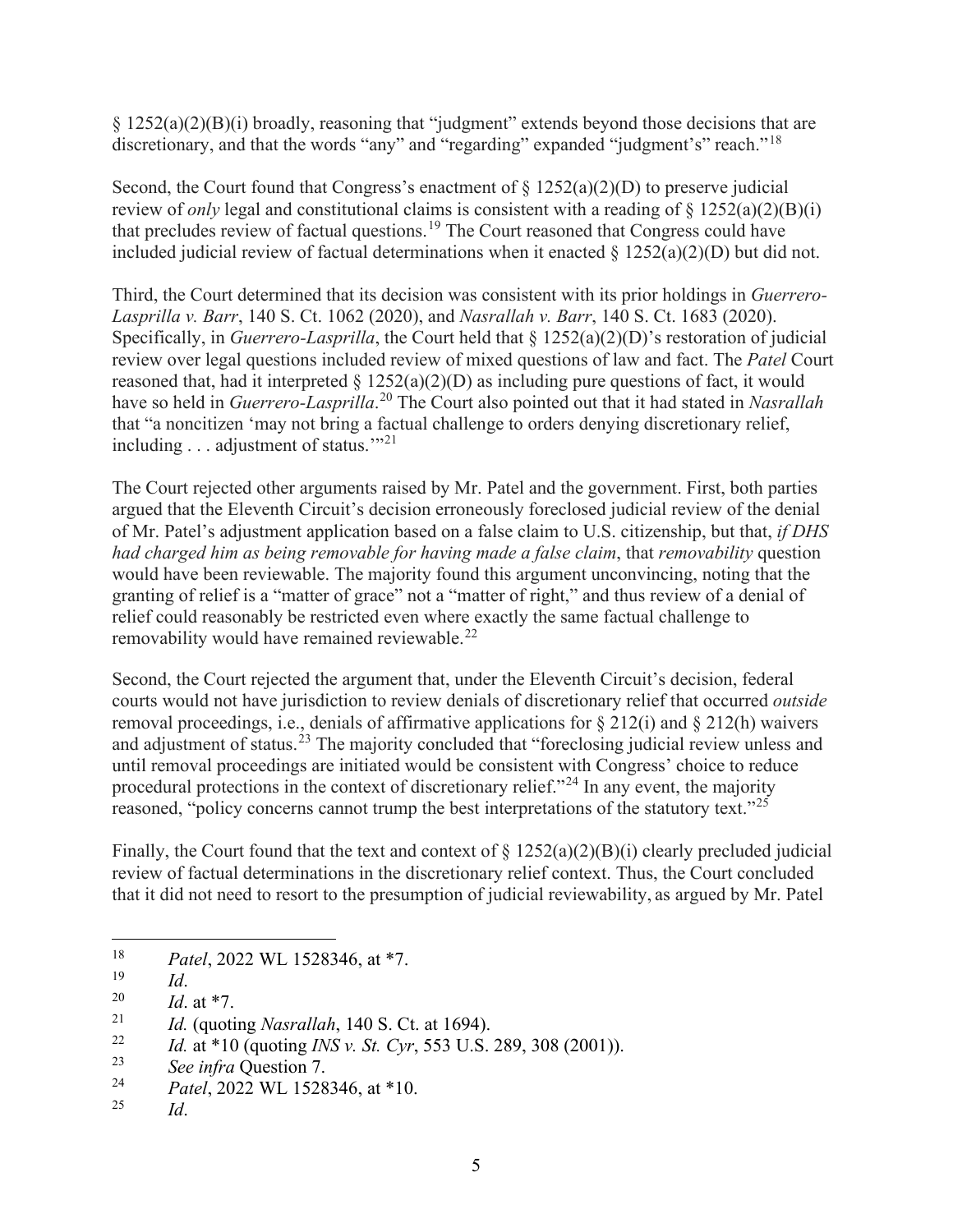and the government.<sup>[26](#page-5-0)</sup> This conclusion, based on the statute's purportedly unambiguous meaning, is remarkable in that it implicitly deems unreasonable the contrary interpretation by 4 dissenting judges at the Supreme Court and 5 at the Eleventh Circuit.

### **5. What circuit decisions did** *Patel* **overturn?**

The Supreme Court's decision overrules the jurisdictional holdings finding review of factual determinations related to the enumerated forms of discretionary relief in at least the following cases:

- *Castro v. Holder*, 727 F.3d 125 (1st Cir. 2013)
- *Rosario v. Holder*, 627 F.3d 58 (2d Cir. 2010)
- *Mendez-Moranchel v. Ashcroft*, 338 F.3d 176 (3d Cir. 2003)
- *Garcia-Melendez v. Ashcroft*, 351 F.3d 657 (5th Cir. 2003)
- *Santana-Albarran v. Ashcroft*, 393 F.3d 699 (6th Cir. 2005)
- *Ortiz-Cornejo v. Gonzales*, 400 F.3d 610 (8th Cir. 2005)
- *Mamigonian v. Biggs*, 710 F.3d 936 (9th Cir. 2013)
- *Arambula-Medina v. Holder*, 572 F.3d 824, 828 (10th Cir. 2009).<sup>[27](#page-5-1)</sup>

In addition, while the Supreme Court characterized the Seventh Circuit's holding in *Cevilla v.*  Gonzales<sup>[28](#page-5-2)</sup> as being consistent with the Eleventh Circuit's holding in *Patel*,<sup>[29](#page-5-3)</sup> other Seventh Circuit decisions conflict with *Cevilla*, and these have now been overruled by *Patel*. [30](#page-5-4)

#### **6. What impact could** *Patel* **have on the jurisdiction of Courts of Appeals over immigration petitions for review?**

*Patel* does not affect jurisdiction over factual challenges related to asylum, withholding, or CAT raised in petitions for review.[31](#page-5-5) It also does not affect circuit court jurisdiction over legal and constitutional claims, including mixed question of law and fact, raised in petitions for review.<sup>[32](#page-5-6)</sup> Rather, the decision strips jurisdiction over all purely *factual* questions in challenges to denials of the forms of relief enumerated in  $\S 1252(a)(2)(B)(i)$  raised in a petition for review. Such purely factual questions might include, for example:

- When a noncitizen was admitted to the United States:
- Whether a noncitizen actually has a qualifying relative for the relevant form of relief;

<span id="page-5-4"></span><span id="page-5-3"></span><sup>29</sup> *Patel*, 2022 WL 1528346, at \*6 n.1<br><sup>30</sup> See e.g. Iddir. INS 301 F 3d 492

<span id="page-5-0"></span> $\frac{26}{27}$  *Id.* at \*11.

<span id="page-5-1"></span> $\frac{27}{28}$  *Id.* at \*6 n.1.

<span id="page-5-2"></span><sup>&</sup>lt;sup>28</sup> 446 F.3d 658 (7th Cir. 2006).<br><sup>29</sup> Patel 2022 WI 1528346 et \*

<sup>30</sup> *See, e.g., Iddir v. INS*, 301 F.3d 492, 496-498 (7th Cir. 2002); *see also*, *Patel*, 971 F.3d at

<span id="page-5-5"></span><sup>1289</sup> (Martin, J., dissenting) (citing additional cases which now may be overruled by *Patel*). <sup>31</sup> *See supra* Question 1.

<span id="page-5-6"></span><sup>32</sup> Indeed, the majority opinion reaffirms that such legal and constitutional claims *are* subject to review. *Patel*, 2022 WL 1528346, at \*2.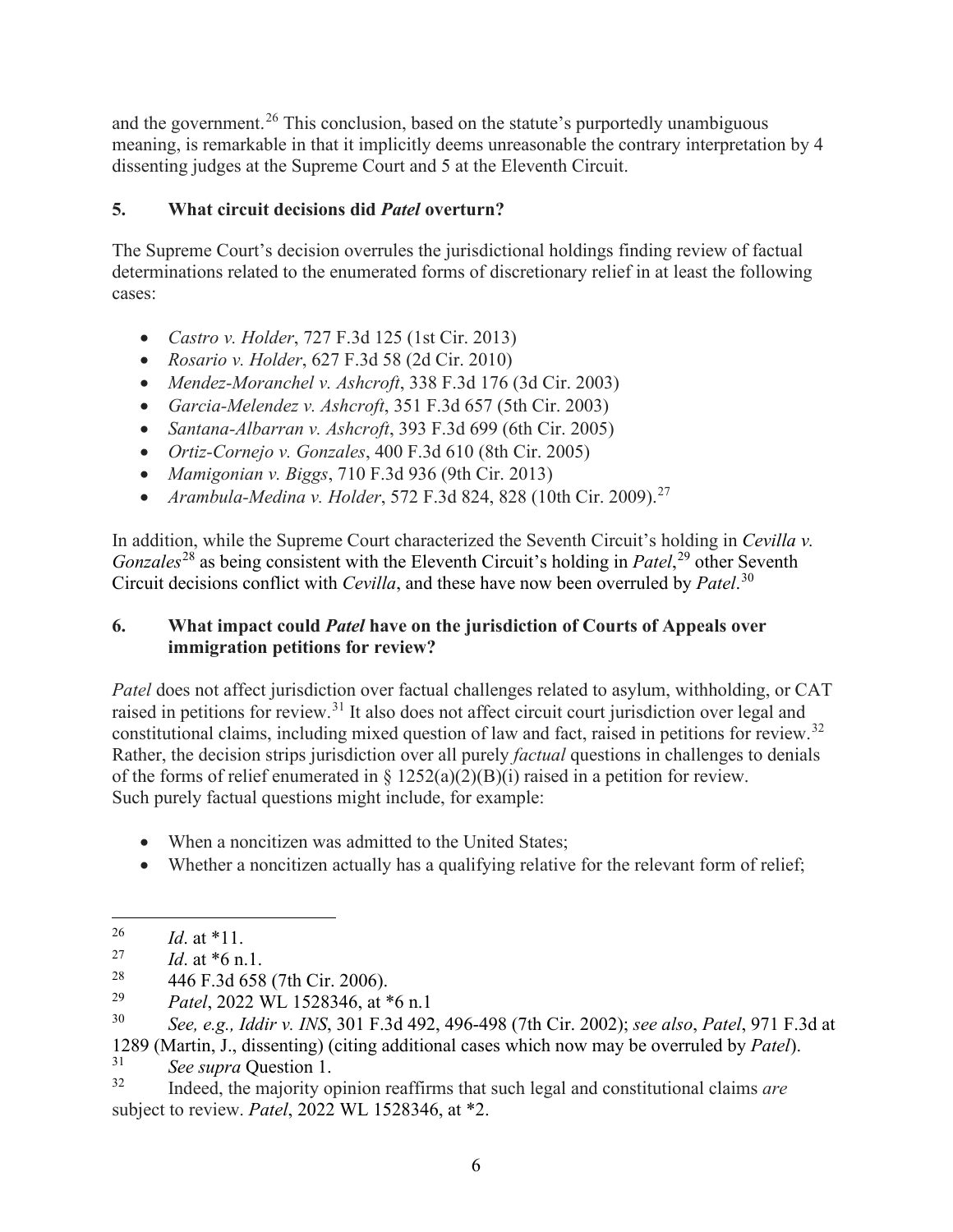- Whether an applicant for non-LPR cancellation has acquired the requisite continuous physical presence; and
- Whether an applicant has in fact sustained a disqualifying conviction.

As noted above in Question 3, the dissent calls into question whether Mr. Patel's petition for review in fact raised a *factual* question.<sup>[33](#page-6-0)</sup> Thus, practitioners are advised to review footnote 3 of the dissent when contemplating how to frame questions related to the substantial evidence standard.

#### **7. What impact may** *Patel* **have on district courts' jurisdiction over the denial of adjustment of status applications?**

The question of a district court's jurisdiction over USCIS' denial of an adjustment of status application remains open.

Affirmative adjustment applications, including those filed by "arriving [noncitizens],"[34](#page-6-1) are adjudicated by USCIS.<sup>[35](#page-6-2)</sup> If USCIS denies an affirmative adjustment application, the applicant does not have the right to an administrative appeal,<sup>[36](#page-6-3)</sup> even though those who are not arriving noncitizens may renew the application before an IJ if DHS files an NTA placing them in removal proceedings.<sup>[37](#page-6-4)</sup>

The lack of an administrative appeal notwithstanding, in most circuits, district courts historically have reviewed the denial of adjustment applications filed by arriving noncitizens and applicants not placed in removal proceedings. District courts review denied adjustment applications under the Administrative Procedure Act (APA), 5 U.S.C. § 701, *et seq*., and/or the Declaratory Judgment Act (DJA), 28 U.S.C. § 2201.<sup>[38](#page-6-5)</sup>

<span id="page-6-0"></span><sup>33</sup> *Id*., at \*18 n.3 (Gorsuch, J., dissenting) (noting that "whether there is substantial evidence to support a finding is a question of law") (quoting *Colo. Nat'l Bank v. Comm'r*, 305 U.S. 23, 25  $(1938)$ ).

<span id="page-6-1"></span>The statute and regulations use the term "arriving alien." Because "using the term 'alien' to refer to other human beings is offensive and demeaning," *Flores v. USCIS*, 718 F.3d 548, 551 n.1 (6th Cir. 2013) (abrogated on other grounds by *Sanchez v. Mayorkas*, 141 S. Ct. 1809 (2021), this advisory replaces this term with "arriving noncitizen." Thus, all references to "arriving noncitizens" are references to the statutory and regulatory term "arriving aliens."<br>  $8 \text{ C} \to 88.245.2\frac{(0)(1)}{1245.2}$ 

<span id="page-6-2"></span><sup>&</sup>lt;sup>35</sup> 8 C.F.R. §§ 245.2(a)(1), 1245.2(a)(1).<br><sup>36</sup> 8 C.E.B. § 245.2(a)(5)(;i)

<span id="page-6-3"></span> $\frac{36}{37}$  8 C.F.R. § 245.2(a)(5)(ii).

<span id="page-6-5"></span><span id="page-6-4"></span><sup>&</sup>lt;sup>37</sup> *Id*.<br><sup>38</sup> District court review is not available for cancellation of removal and voluntary departure—two other forms of relief enumerated in 8 U.S.C.  $\frac{1252(a)(2)(B)(i)}{B}$  because this relief is available only in removal proceedings and thus judicial review occurs through a petition for review of a final order of removal. *See* 8 U.S.C. § 1252(a)(1). District court review of USCIS denials of § 212(h) and § 212(i) waivers is more complicated because of purported bars on review found in 8 U.S.C. §§ 1182(h)(2) and 1182(i)(2). The extent to which district court review exists over such affirmative waiver denials is beyond the scope of this advisory.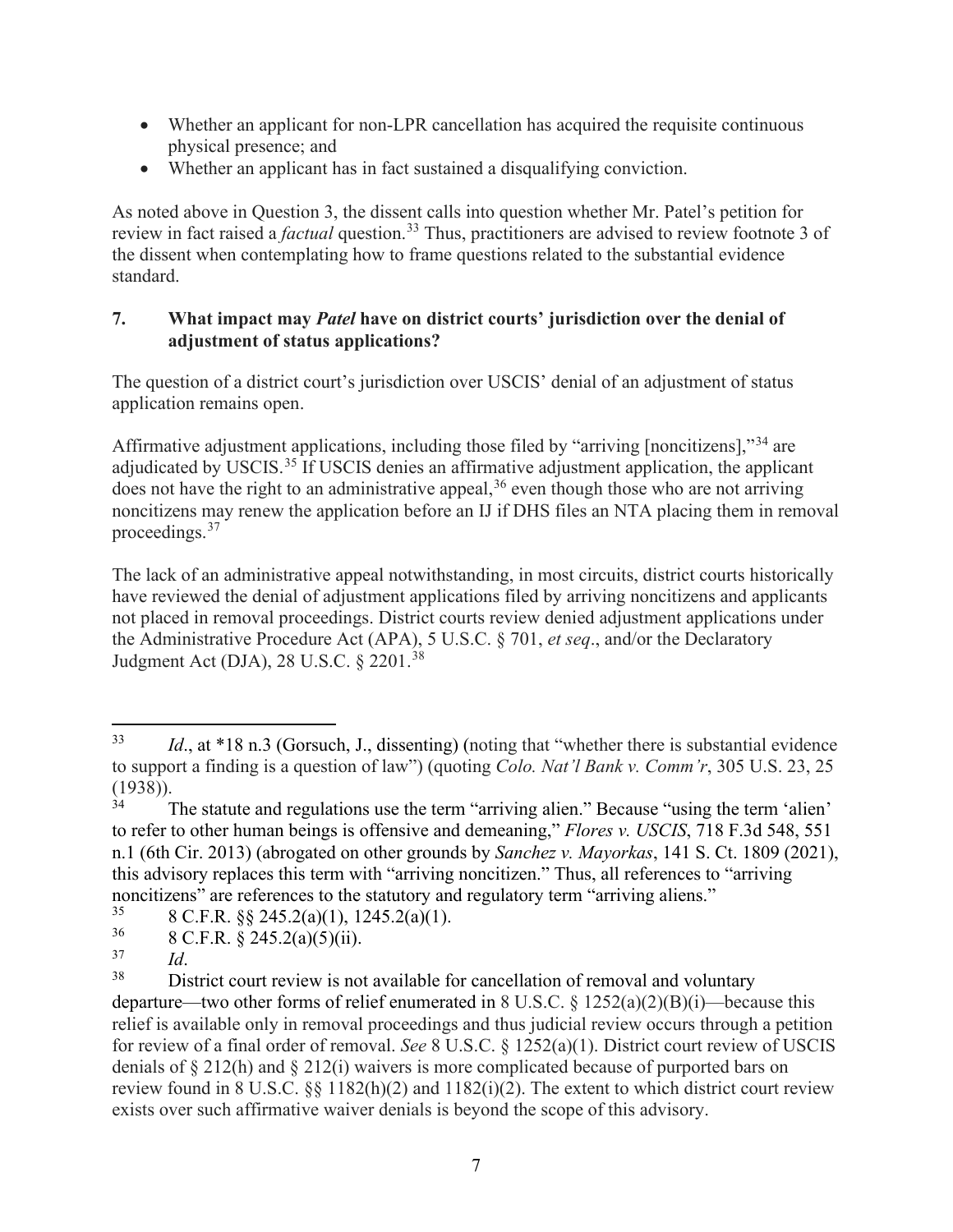In briefing and argument to the Court, Mr. Patel, the government, and non-Court appointed amici (including NILA) raised the concern that a broad interpretation of  $\S$  1252(a)(2)(B)(i)—if found applicable to district courts—may be interpreted to foreclose district court review. Notably, some courts have found that the plain language of  $\S 1252(a)(2)(D)$ , which restores judicial review over "constitutional claims and questions of law" is limited to claims "raised upon a petition for review filed with the appropriate court of appeals."<sup>[39](#page-7-0)</sup>

Importantly, the Court expressly declined to address this issue.<sup>[40](#page-7-1)</sup> Thus, the extent of such jurisdiction remains an open question.

# **8. Does** *Patel* **impact 8 U.S.C. § 1252(a)(2)(B)(ii)?**

*Patel* was limited to addressing the scope of subsection (i) of  $\S$  1252(a)(2)(B) and thus does not impact the application of subsection (ii). Subsection (ii) purports to bar review of "any other decision or action of the Attorney General or the Secretary of Homeland Security the authority for which is specified under this subchapter to be in the discretion of the Attorney General or the Secretary of Homeland Security, other than the granting of [asylum]." The referenced "subchapter" is 8 U.S.C. Subchapter 2, which includes, inter alia, provisions related to immigrant and nonimmigrant visas and visa petitions, inadmissibility and deportability grounds, and waivers other than those referenced in §  $1252(a)(2)(B)(i)$ . For cases in which this provision may be implicated, practitioners should research decisions of the courts of appeals in the relevant circuit to determine its applicability.

### **9. What steps can attorneys consider when representing clients seeking relief enumerated in 8 U.S.C. § 1252(a)(2)(B)(i)?**

## *Relief Denied in Removal Proceedings*

• **In petitions for review, frame claims as legal or constitutional, rather than factual, whenever possible and underscore the reviewability of mixed questions of law and fact.** 

Because *Patel* does not affect circuit court jurisdiction over petitions for review that raise legal and constitutional claims or mixed questions of law and fact, practitioners should frame issues as such. Practitioners also should not assume that a particular issue is purely factual in nature. As

<span id="page-7-1"></span><span id="page-7-0"></span><sup>39</sup> 8 U.S.C. § 1252(a)(2)(D). *See*, *e.g.*, *Shabaj v. Holder*, 718 F.3d 48, 51 (2d Cir. 2013) (finding that  $\S 1252(a)(2)(D)$  did not apply to a challenge to USCIS' denial of a  $\S 212(i)$  waiver). <sup>40</sup> *Patel*, 2022 WL 1528346, at \*10. In a footnote, the Court also cited the "independent question" of whether USCIS' denial of an adjustment application prior to initiation of removal proceedings would satisfy the threshold requirements of finality and exhaustion of administrative remedies, noting disagreement among the courts of appeals on this issue. *Id*. at \*10 n.3. Note, however, that, by regulation, arriving noncitizens are unable to renew their adjustment applications in removal proceedings. Consequently, there are strong arguments in their cases that USCIS' denial should be administratively final and that there are no further administrative remedies to exhaust.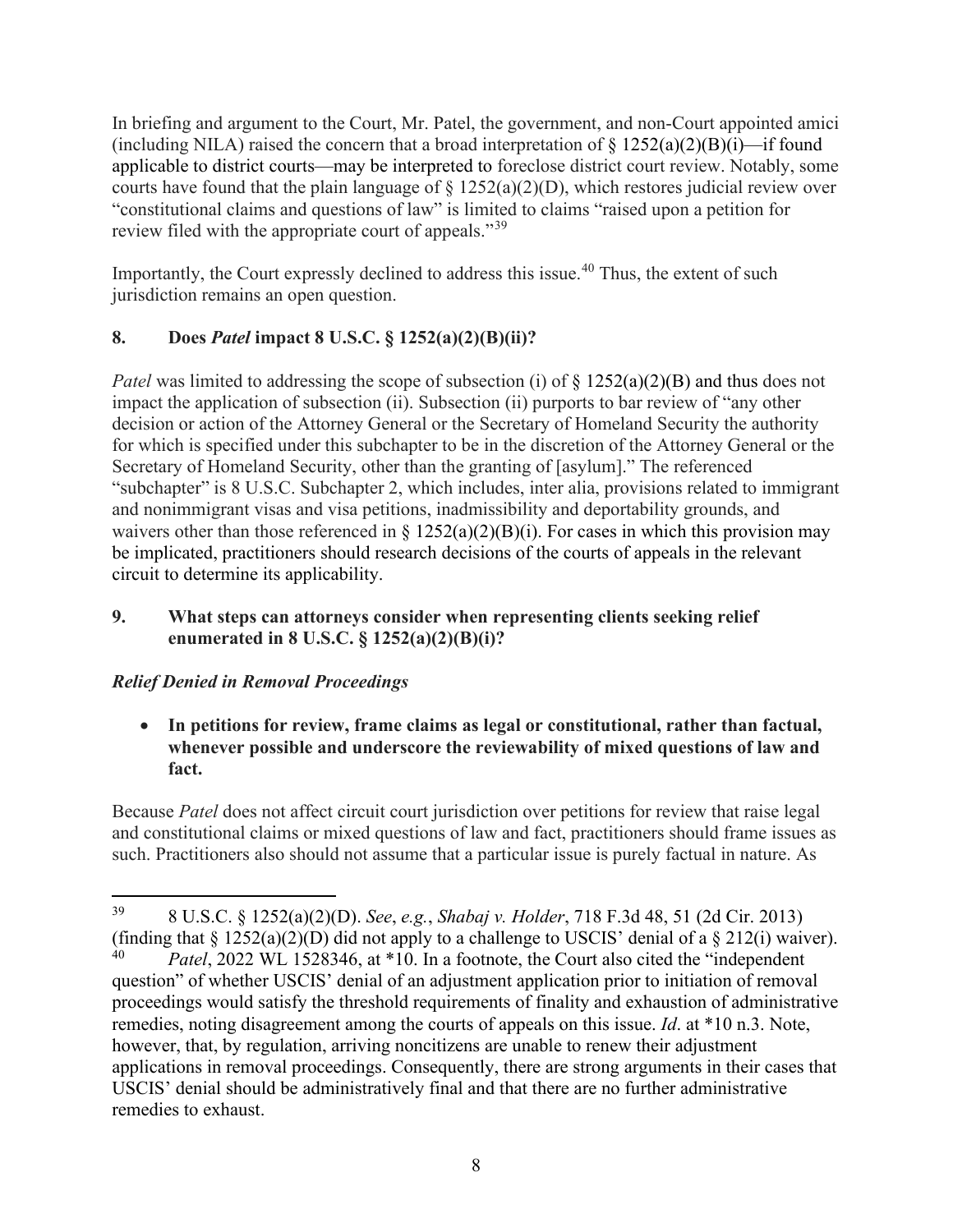indicated in the dissent in *Patel*, whether a question is truly factual is nuanced and "whether there is substantial evidence to support a finding is a question of law."<sup>[41](#page-8-0)</sup> Thus, an assumption that an issue is purely factual can have serious ramifications and foreclose federal court review.

Whether the agency applied the correct legal standard or standard of review is always a legal question subject to de novo review. For example, while credibility may be a factual issue, whether the BIA correctly applied the clear error standard in reviewing an adverse credibility determination is always a question of law.<sup>[42](#page-8-1)</sup> Similarly, what actions a person took is a question of fact, but whether those actions constitute due diligence for purposes of equitable tolling is a mixed question of law and fact. $43$ 

Whether a particular issue is legal, factual, or mixed can be difficult to determine, and practitioners should consult applicable circuit law. For example, courts have disagreed regarding whether the hardship determination in non-LPR cancellation of removal cases is one of discretion or a mixed question of law and fact, and *Patel* did not resolve that split. [44](#page-8-3) Thus, in jurisdictions where hardship has been held to be a mixed question, federal courts should continue to exercise jurisdiction over denials of cancellation based on insufficient hardship.

Practitioners litigating petitions for review impacted by *Patel* who have questions about whether an issue is legal, factual, or mixed are encouraged to contact the ACLU at  $\text{cody}(\widehat{a})$  aclu.org for further assistance.

# • **Consider seeking prosecutorial discretion.**

DHS may exercise prosecutorial discretion at various stages of proceedings, including at the time of NTA filing, during removal proceedings, before the BIA, and even while a case is pending on a petition for review before the court of appeals. Under DHS's April 3, 2022, prosecutorial discretion memorandum, "[a]ppellate advocacy should focus on priority cases," and "DOJ's Office of Immigration Litigation (OIL) will continue to assess whether cases at the petition for

<span id="page-8-0"></span><sup>41</sup> *Id*. at \*18 n.3 (Gorsuch, J., dissenting) (quoting *Colo. Nat'l Bank v. Comm'r*, 305 U.S.

<span id="page-8-1"></span><sup>23, 25 (1938)).&</sup>lt;br><sup>42</sup> Whether the Board applied the wrong standard of review is a legal question, regardless of whether the underlying issue is factual or legal in nature. *See, e.g.*, *Rosales Justo v. Sessions*, 895 F.3d 154, 161 (9th Cir. 2018) (stating that the BIA's determination that the IJ clearly erred "is not . . . an 'administrative finding of fact' subject to the substantial evidence standard . . . but a legal determination" subject to de novo review).<br> $\frac{43}{100}$  See Cuguaye Lagrailla, 140 S, Ct, 1062

<span id="page-8-2"></span><sup>43</sup> *See Guerrero-Lasprilla*, 140 S. Ct. 1062.

<span id="page-8-3"></span><sup>44</sup> *Compare Gonzalez Galvan v. Garland*, 6 F.4th 552, 558-60 (4th Cir. 2021) (finding that whether a noncitizen has establish hardship is a question of law); *Trejo v. Garland*, 3 F.4th 760, 768-74 (5th Cir. 2021) (finding whether a noncitizen has established hardship is a mixed question of law and fact); *Singh v. Rosen*, 984 F.3d 1142, 1150-54 (6th Cir. 2021) (finding hardship determination reviewable because it does not resolve a discretionary question), *with Hernandez-Morales v. Att'y Gen.*, 977 F.3d 247, 249 (3d Cir. 2020) (finding hardship is a discretionary judgment call, not a legal question); *Galeano-Romero v. Barr*, 968 F.3d 1176, 1182-84 (10th Cir. 2020) (same).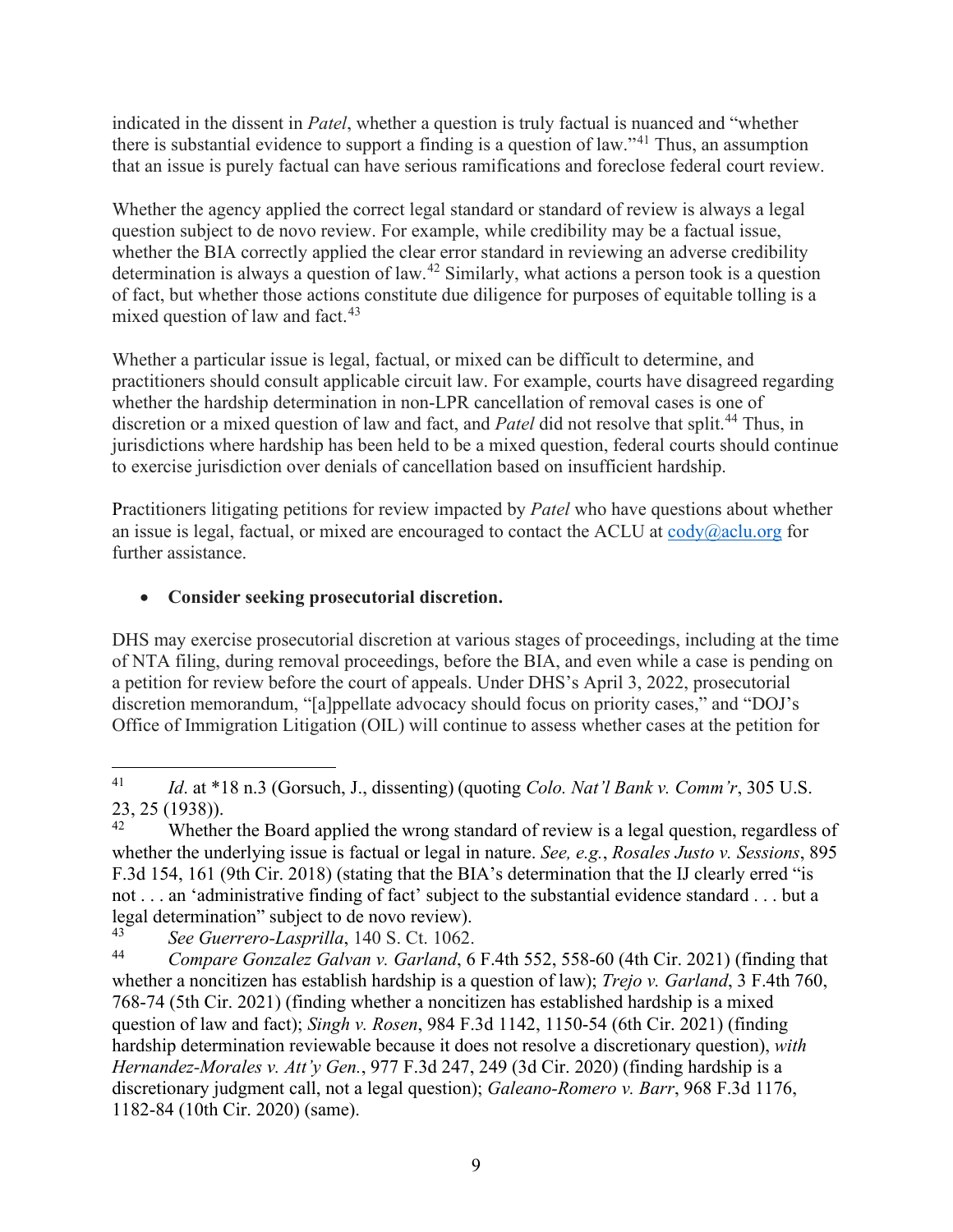review (PFR) stage of appellate litigation are DHS enforcement priorities."[45](#page-9-0) In non-priority cases where the noncitizen is not detained, "OIL generally will work with the noncitizen to make the appropriate motion to the circuit court to close the case."<sup>[46](#page-9-1)</sup>

### • **Consider administrative remedies, such as motions to reopen, remand, or reconsider.**

If a case is on appeal before the BIA or on petition for review with a circuit court, practitioners may consider whether it is appropriate to file motions to reopen, remand, or reconsider and request that DHS join in the motion.[47](#page-9-2)

# *Applications Denied by USCIS*

• **Consider seeking administrative remedies, such as motions to reopen or reconsider, and review by the Administrative Appeals Office (AAO).**

An applicant can obtain three of the forms of relief enumerated in §  $1252(a)(2)(B)(i)$ —§ 212(h) and § 212(i) and adjustment of status—from USCIS outside of removal proceedings. Given the open question of whether district courts will have jurisdiction to review these decisions, practitioners should consider all possible administrative options prior to filing a district court case. Such relief includes filing a motion to reopen to supplement the record with additional evidence or a motion to reconsider demonstrating a legal error in the underlying decision.<sup>[48](#page-9-3)</sup>

Additionally, a denial of a waiver under either  $\S 1182(h)$  or  $\S 1182(i)$  can be appealed to the Administrative Appeals Office.<sup>[49](#page-9-4)</sup> There is no administrative appeal of a denial of adjustment of status.<sup>[50](#page-9-5)</sup> However, a USCIS officer may certify an adjustment decision to the AAO for further review.<sup>[51](#page-9-6)</sup> Generally, this happens in cases in which "an unusually complex or novel issue of law

<span id="page-9-0"></span><sup>45</sup> U.S. Immigration and Customs Enforcement, Guidance to OPLA Attorneys Regarding the Enforcement of Civil Immigration Laws and the Exercise of Prosecutorial Discretion, 14 & n.32 (Apr. 3, 2022), [https://www.ice.gov/doclib/about/offices/opla/OPLA-immigration](https://www.ice.gov/doclib/about/offices/opla/OPLA-immigration-enforcement_guidanceApr2022.pdf)[enforcement\\_guidanceApr2022.pdf.](https://www.ice.gov/doclib/about/offices/opla/OPLA-immigration-enforcement_guidanceApr2022.pdf)<br> $^{46}$   $^{14}$  at 14 p 32

<span id="page-9-2"></span><span id="page-9-1"></span><sup>&</sup>lt;sup>46</sup> *Id.* at 14 n.32.<br><sup>47</sup> *Id.* at 14-15. For more information on the filing of motions to reopen, practitioners should consult National Immigration Litigation Alliance and American Immigration Council, The Basics of Motions to Reopen EOIR-Issued Removal Orders (Apr. 25, 2022), [https://immigrationlitigation.org/wp-content/uploads/2022/04/MTR-Updated-FINAL.pdf.](https://immigrationlitigation.org/wp-content/uploads/2022/04/MTR-Updated-FINAL.pdf)<br>48 See & C E P & 103 5(a)(2) (3)

<span id="page-9-3"></span><sup>&</sup>lt;sup>48</sup> *See* 8 C.F.R. § 103.5(a)(2), (3).

<span id="page-9-4"></span>Both waivers are filed on Form I-601, instructions for which are available at [https://www.uscis.gov/sites/default/files/document/forms/i-601instr.pdf.](https://www.uscis.gov/sites/default/files/document/forms/i-601instr.pdf) The AAO has jurisdiction over denials of waiver requests filed on Form I-601. *See* https://www.uscis.gov/about-us/organization/directorates-and-program-offices/the-<u>administrative-appeals-office-aao</u>; see also 8 C.F.R. § 103.3.<br> $rac{50}{8}$  **8 C.F.D.** § 245 2( $\Omega$ )(5)(ii)

<span id="page-9-6"></span><span id="page-9-5"></span> $^{50}$  8 C.F.R. § 245.2(a)(5)(ii).<br> $^{51}$  8 C.F.R. § 103.4(a)

<sup>8</sup> C.F.R. § 103.4(a).